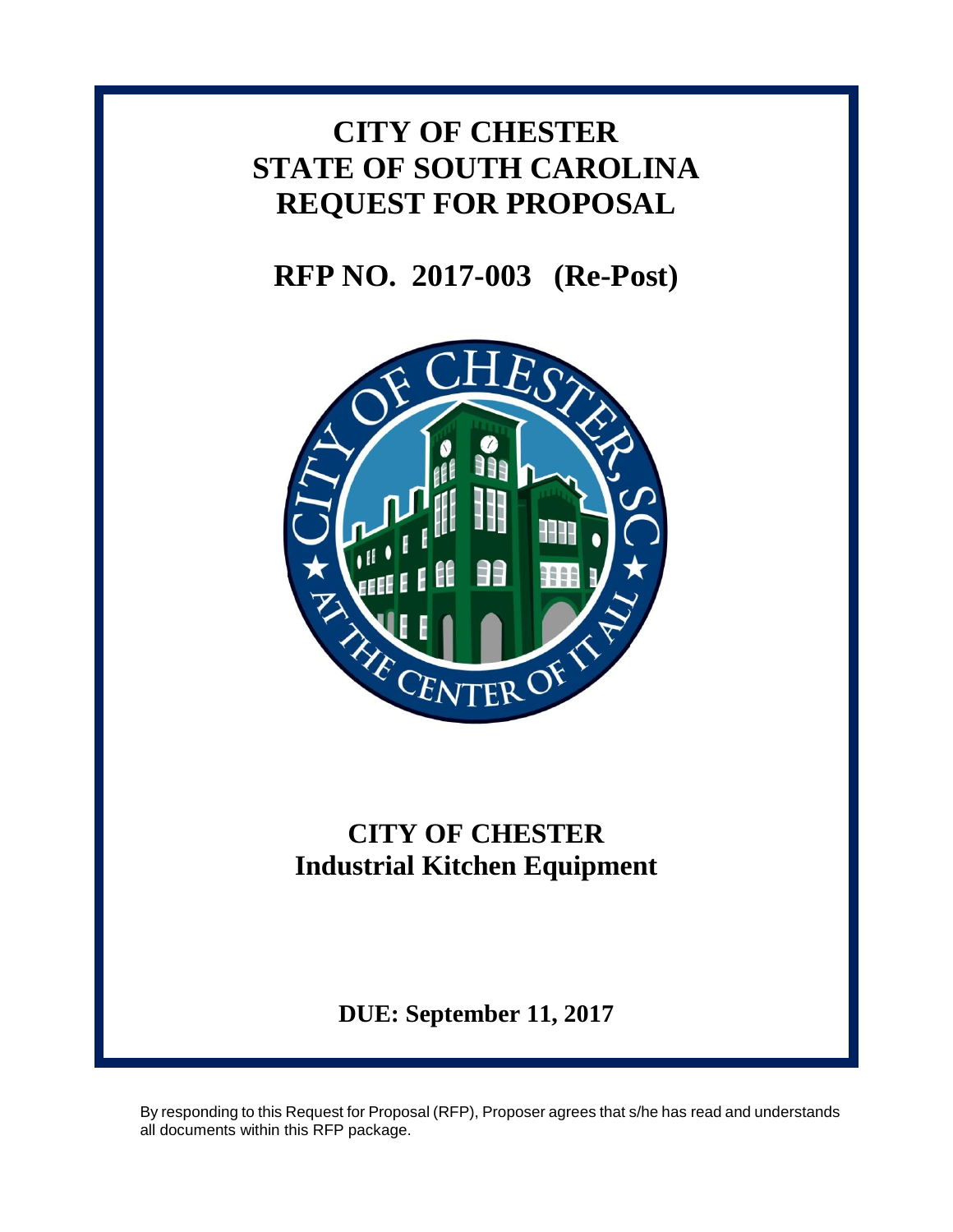

# CITY OF CHESTER

Request for Proposals

BID SUBMISSION FORM

**DESCRIPTION:** Commercial kitchen equipment purchase, delivery, assembly and installation at City of Chester's Industrial Kitchen site. Commercial kitchen equipment must meet requirements of USDA, FDA, DHEC and be registered under NSF International's Guidelines for Proprietary Substances and Nonfood Compounds. **Preliminary layout plan available upon request.**

*The Term "Offer" means your "Bid" or "Proposal".*

SUBMIT OFFER BY: Friday, September 11, 2017 by 4 PM OPENING DATE: Friday, September 11, 2017 at 4 PM

AWARD DATE: Tuesday, September 12, 2017

Award will be posted at the Physical Address stated following the City Council Meeting on. The award, this solicitation, and any amendments will be posted at the following web address: **[http://www.cityofchester.org](http://www.cityofchester.org/)** and physically at 100 West End Street, Chester, SC 29706.

**\*\* Offers must be submitted in a sealed package. Solicitation Number, Name & Opening Date must appear on package exterior. \*\***

#### NUMBER OF COPIES TO BE SUBMITTED: 5

SUBMIT THE SEALED OFFER TO EITHER OF THE FOLLOWING ADDRESSES:

MAILING ADDRESS City of Chester Attn: Kitchen Committee REFERENCE BID #2017-003 100 West End Street Chester, SC 29706

PHYSICAL ADDRESS City of Chester Attn: Kitchen Committee REFERENCE BID #2017-003 100 West End Street Chester, SC 29706

**Optional Pre-bid Conference will be held**

| You must submit a signed copy of this form with Your Offer. By submitting a bid or proposal, You agree to be<br>bound by the terms of the Solicitation. You agree to hold Your Offer open for a minimum of sixty (60) calendar<br>days after the Opening Date.                                                                                                                                                                                                                                              |                                                                                                                         |  |  |  |
|-------------------------------------------------------------------------------------------------------------------------------------------------------------------------------------------------------------------------------------------------------------------------------------------------------------------------------------------------------------------------------------------------------------------------------------------------------------------------------------------------------------|-------------------------------------------------------------------------------------------------------------------------|--|--|--|
| <b>TOTAL BID AMOUNT:</b><br><b>EXCLUSIONSAND/OR EXCEPTIONS</b> (Continue on Page 2 if necessary):                                                                                                                                                                                                                                                                                                                                                                                                           | <b>BIDDER'S TYPE OF ENTITY:</b><br>(Check one)<br>Sole Proprietorship<br>Partnership                                    |  |  |  |
| <b>NAME OF BIDDER</b><br>(Full legal name of business submitting the offer)<br><b>AUTHORIZED SIGNATURE</b><br>(Person signing must be authorized to submit binding offer to enter contract on behalf of Bidder.)                                                                                                                                                                                                                                                                                            | Corporation (tax-exempt)<br>Corporation (not tax-exempt)<br>Government entity (federal, state or local)<br>$\Box$ Other |  |  |  |
| <b>TITLE</b><br>(Business title of person signing above.)                                                                                                                                                                                                                                                                                                                                                                                                                                                   |                                                                                                                         |  |  |  |
| PRINTED NAME<br>(Printed name of person signing above.)                                                                                                                                                                                                                                                                                                                                                                                                                                                     | <b>DATE SIGNED</b>                                                                                                      |  |  |  |
| Instructions regarding Bidder's name: Any award issued will be issued to, and the contract will be formed with, the entity identified as the<br>Bidder above. An offer may be submitted by only one legal entity. The entity named as the Bidder must be a single and distinct legal entity.<br>Do not use the name of a branch office or a division of a larger entity if the branch or division is not a separate legal entity, <i>i.e.</i> a separate<br>corporation, partnership, sole proprietor, etc. |                                                                                                                         |  |  |  |
| STATE OF INCORPORATION<br>incorporation)                                                                                                                                                                                                                                                                                                                                                                                                                                                                    | (If Bidder is a corporation identify the state of                                                                       |  |  |  |
| <b>TAXPAYER IDENTIFICATION NO.</b>                                                                                                                                                                                                                                                                                                                                                                                                                                                                          | <b>STATE LICENSE NO.</b>                                                                                                |  |  |  |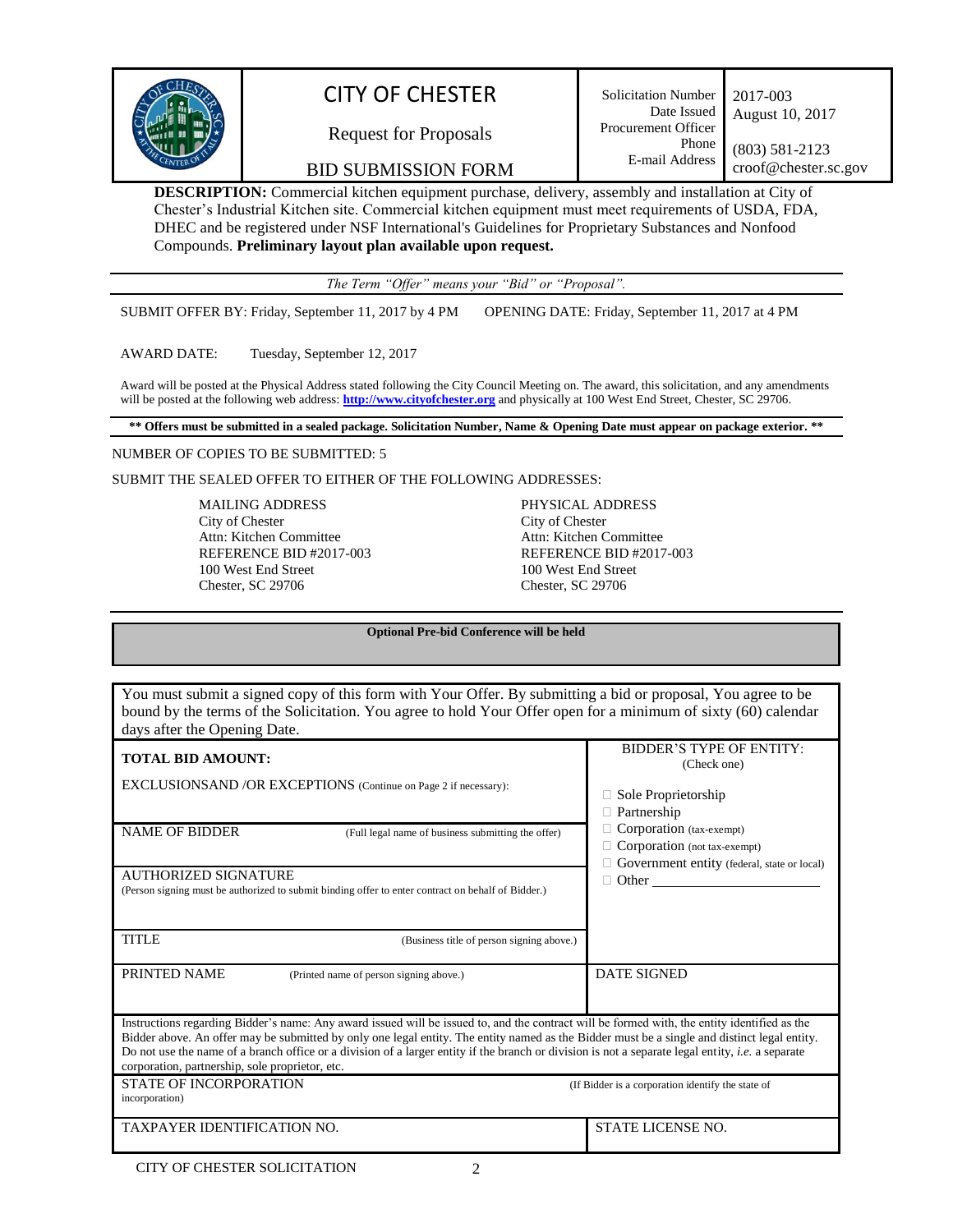#### **MUST BE SIGNED TO BE VALID (Return Pages 2 & 3 with Your Offer)**

| <b>HOME OFFICE ADDRESS</b><br>(Address for Bidder's home office / principal place of business)                                       |                      | <b>NOTICE ADDRESS</b><br>(Address to which all procurement and contract related notices should be sent.)<br>(See "Notice" clause)                                      |                      |             |                                |  |                                      |                                |  |                   |                                |
|--------------------------------------------------------------------------------------------------------------------------------------|----------------------|------------------------------------------------------------------------------------------------------------------------------------------------------------------------|----------------------|-------------|--------------------------------|--|--------------------------------------|--------------------------------|--|-------------------|--------------------------------|
|                                                                                                                                      |                      |                                                                                                                                                                        |                      |             | Area Code                      |  | Number                               | Extension                      |  | Facsimile         |                                |
|                                                                                                                                      |                      |                                                                                                                                                                        |                      |             | E-mail Address                 |  |                                      |                                |  |                   |                                |
| PAYMENT ADDRESS<br>(Address to which payments will be sent.) (See "Payment" clause)<br>□ Payment Address same as Home Office Address |                      | ORDER ADDRESS (Address to which purchase orders will be sent) (See<br>"Purchase Orders" and "Contract Documents" clauses)<br>Order Address same as Home Office Address |                      |             |                                |  |                                      |                                |  |                   |                                |
| □ □ Payment Address same as Notice Address<br>(check only one)                                                                       |                      |                                                                                                                                                                        |                      | $\Box$<br>П | (check only one)               |  | Order Address same as Notice Address |                                |  |                   |                                |
| <b>ACKNOWLEDGMENT</b><br>OF AMENDMENTS                                                                                               | Amendment<br>No.     | Amendment<br><b>Issue Date</b>                                                                                                                                         | Amendment<br>No.     |             | Amendment<br><b>Issue Date</b> |  | Amendment<br>No.                     | Amendment<br><b>Issue Date</b> |  | Amendment<br>No.  | Amendment<br><b>Issue Date</b> |
| Bidder acknowledges<br>receipt of amendments by<br>indicating amendment<br>number and its date of issue.                             |                      |                                                                                                                                                                        |                      |             |                                |  |                                      |                                |  |                   |                                |
| See "Amendments to<br>Solicitation" Provision                                                                                        |                      |                                                                                                                                                                        |                      |             |                                |  |                                      |                                |  |                   |                                |
| <b>DISCOUNT FOR</b><br>PROMPT PAYMENT<br>See "Discount for Prompt<br>Payment" clause                                                 | 10 Calendar Days (%) |                                                                                                                                                                        | 20 Calendar Days (%) |             |                                |  | 30 Calendar Days (%)                 |                                |  | Calendar Days (%) |                                |

**REQUESTED DELIVERY DATE:** Bidder's Best Delivery: 60 days After Receipt of Contract (ARC)

#### **DELIVERY SCHEDULE CAN BE NEGOTIATIED FOLLOWING AWARD DECISION.**

**Any amendments will be emailed to all vendors attending the optional Pre-Bid Meeting. The awardee will be notified by a phone call from the Buyer, followed by written confirmation of award.**

## **\*\*\*\*\*You must submit the following to be considered\*\*\*\*\***

Signed Bid Submission Form, pages 2 & 3

Statement of Qualifications (Section 2.5)

- Required Documents (Section 2.7)
- Detailed schedule of Work & Pricing (Section 4)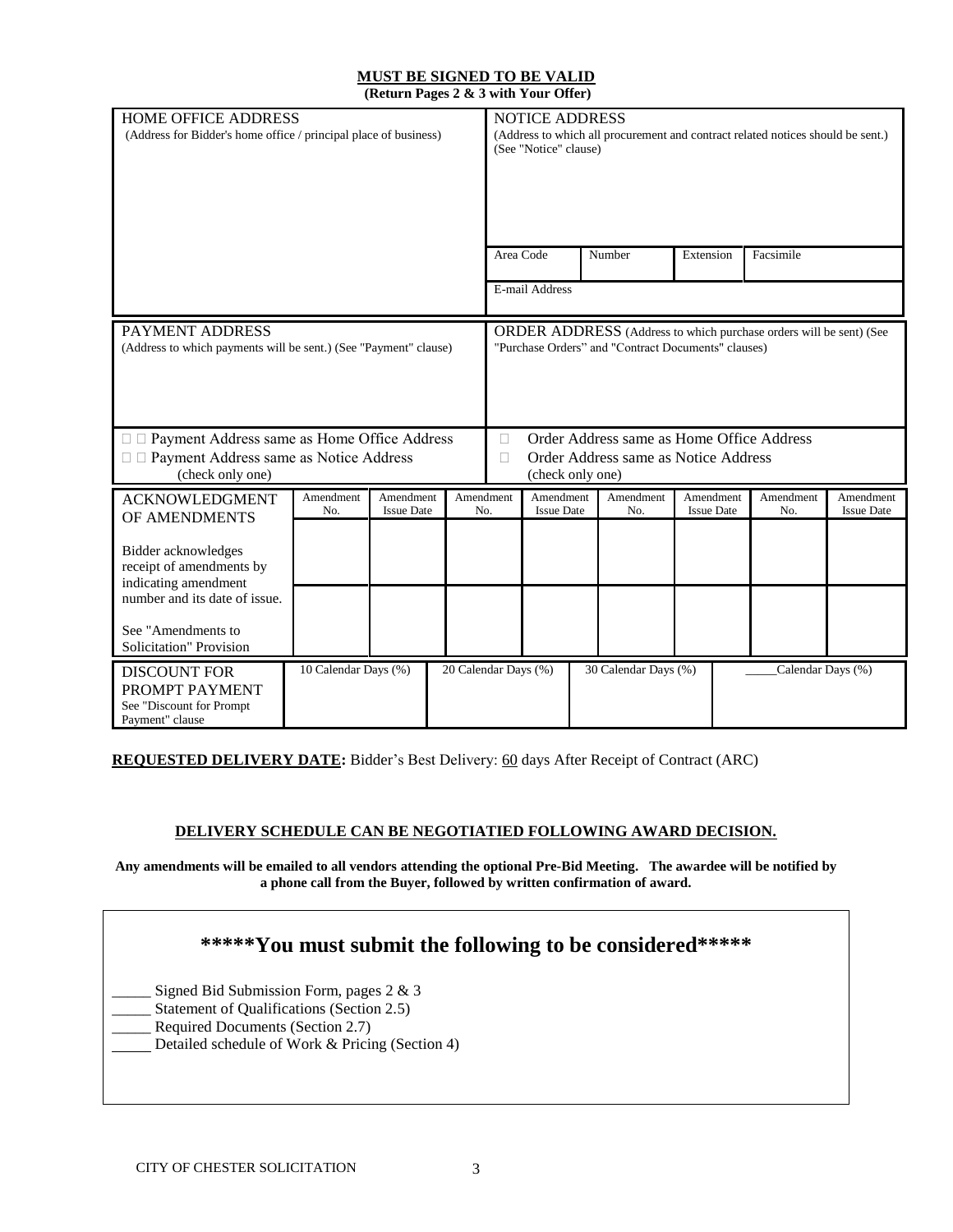## **REQUEST FOR PROPOSALS CITY OF CHESTER RFP NO. 2017-003 (Re-Post)**

#### **1. GENERAL SCOPE OF SOLICITATION**

The City of Chester, South Carolina is soliciting proposals from interested independent contractors for furnishing the Industrial Kitchen with proper commercial kitchen equipment.

All equipment, components, spare parts, and ancillary equipment purchased and supplied under this contract must conform to manufacturer specifications and shall be of new manufacture, with suitable warranty, and in current standard production. Equipment shall be delivered completely assembled, adjusted, serviced, installed, and ready for use. Any exceptions must be clearly identified within the proposal response.

#### **2. INSTRUCTIONS TO BIDDER**

- **2.1. SEALED PROPOSALS** will be received at City Hall, 100 West End Street Chester, SC until. All qualified vendors are invited to submit proposals to the City of Chester.
- **2.2. SUBMIT** an original and 4 copies of complete proposal **by 4:00 pm on September 11, 2017.**  A company representative authorized to commit the Bidder submitting the proposal shall sign the Coversheet and provide the information requested on Page Three of the Coversheet. **The proposal will be considered invalid if no signature is provided on the Bid Submission Form.**

All proposals must be in a sealed envelope marked:

#### **RFP No. 2017-003**

- **2.3. OPTIONAL PRE-PROPOSAL CONFERENCE**: An optional pre-proposal conference will be held at **12 noon on August 23, 2017** at City Hall, 100 West End Street, Chester SC. A walk-through of the facility will follow the conference overview. This pre-proposal conference is not mandatory for Equipment Bidders.
- **2.4. LATE PROPOSALS** delivered after the time and date set **will not be accepted** and will be returned unopened to the Bidder. Bidders mailing a proposal should allow a sufficient mailing period to ensure timely receipt. The City of Chester is not responsible for proposals delayed by mail and/or delivery services for any reason. Emailed or facsimile transmissions of a proposal will not be accepted.
- **2.5. STATEMENT OF QUALIFICATIONS** shall be provided by the Bidder to include the following information:
	- a. Brief history of the firm including Key Personnel Contact and number of years of experience the firm has with projects like the one being proposed.
	- b. Identification of any subcontractor that will perform over 10% of the project.
	- c. Three references for which the Bidder has performed similar work in the last five (5) years. [List of clients for which the Bidder has provided similar services in the last five (5) years.]

To be eligible for award of a contract, the Bidder must be responsible. In evaluating the Bidder's responsibility, the State Standards of Responsibility [R.19-445.2125] and information from any other source may be considered. The Bidder must, upon request by the City, furnish satisfactory evidence of its ability to meet all contractual requirements. Unreasonable failure to supply information promptly in connection with a responsibility inquiry may be grounds for determining that you are ineligible to receive an award.

- **2.6. REQUIRED DOCUMENTS** for the Successful Bidders submitting a proposal are found in the Required Forms section. The forms include:
	- i. Bid Submission Form (pages 2 & 3)
	- ii. IRS Form W-9
	- iii. Certificate of Insurance showing present coverage (see General Terms and Conditions) \*
	- iv. City of Chester Business License\*
	- v. Non-Collusion Affidavit

CITY OF CHESTER SOLICITATION 4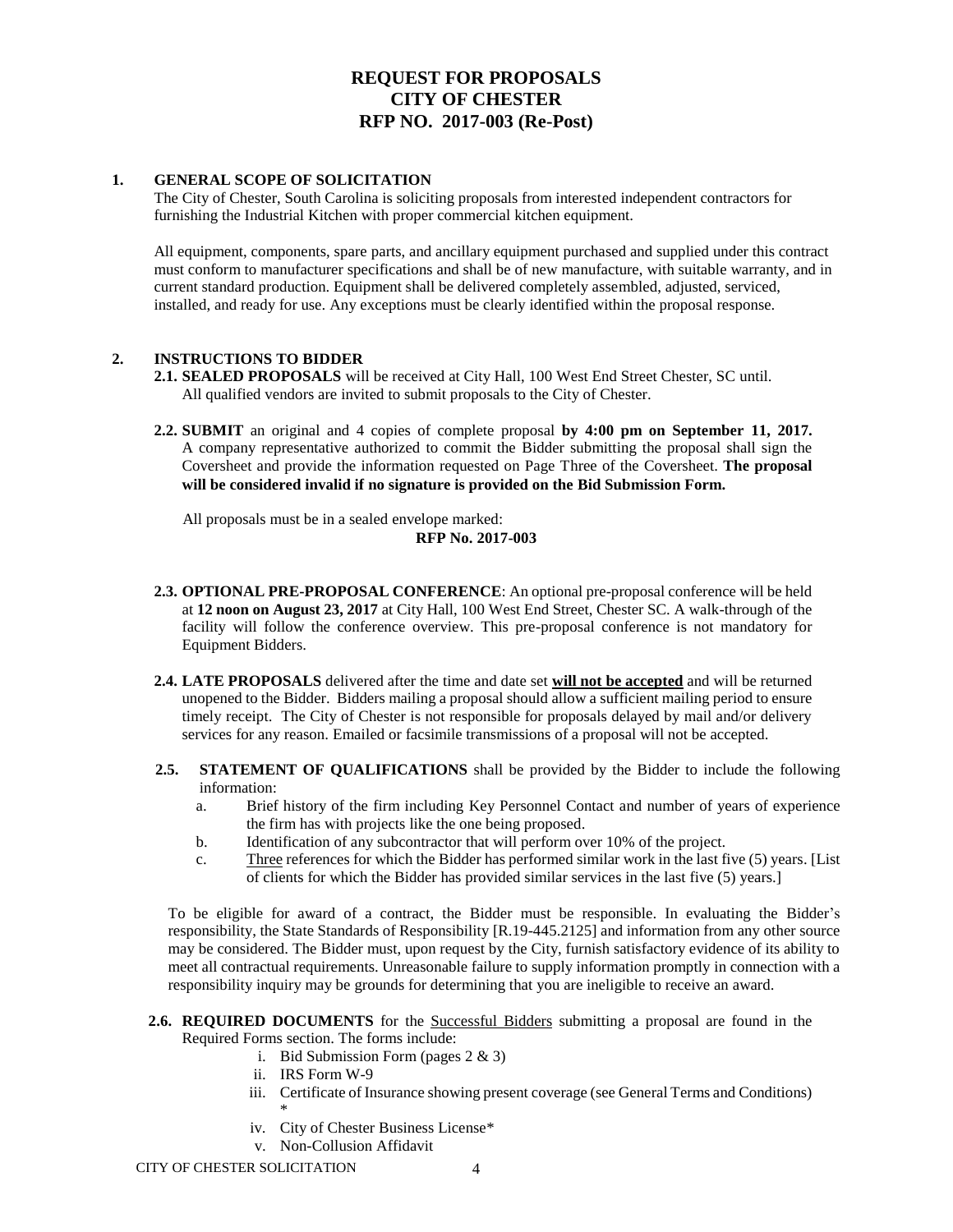- vi. Ethics in Public Contracting Affidavit
- vii. Non-Resident Taxpayer Affidavit (SC Department of Revenue I-312), if applicable
- viii. Certification Regarding Debarment and Other Responsibility Matters

\* The successful Bidder has TEN (10) business days to furnish a copy to the City to continue as the successful Bidder.

#### **3. SCOPE OF WORK & SPECIFICATIONS:**

The City of Chester intends to award this RFP to one or more Bidders who can offer a full range of new commercial kitchen equipment to include:

- Walk-in Freezer (7'4"H x 7'10"W x 7'10"L, auto defrost, and shelving) with walk-in ramp
- Indoor Walk-in Cooler, modular, self-contained (7'4"H x 7'10"W x 7'10"L, +35**˚**F holding, 4' Fluorescent Light, shelving) with walk-in ramp
- Kitchen ventilation package
- Gas Range (60", 6 burners, 24" griddle)
- Gas Convection Oven (double deck, full-size capacity  $(10)$ ,  $18"$  x  $26"$ )
- Commercial Planetary Floor Mixer with Standard Accessories (30 qt)
- Shatterproof cover for freezer and cooler lights
- 2 Stainless steel tables (standard 8 foot)

This solicitation is not intended to include kitchen small wares. The equipment requested in this RFP is not specific to any brands. The City of Chester encourages all brands to be bid. All respondents should address the following criteria:

#### *Environmental Requirements*

If applicable, the Vendor must provide products that earn the ENERGY STAR rating and meet the ENERGY STAR specifications for energy efficiency in order to keep overall operation costs to a minimum. The Vendor is encouraged to visit [http://www.energystar.gov](http://www.energystar.gov/) for complete product specifications and updated lists of qualifying products. All such rated equipment is to be clearly identified in the proposal.

\*Should brand name items appear in this bid, the bidder must attach specifications for any substitutions, and explain how the substitution compares with the named brand's specifications. The decision as to whether the substitution is acceptable rests solely with the City of Chester.

**4. PRICING:** The Contractor shall provide a detailed price schedule for each of the activities identified above and a grand total. The prices identified shall be valid for up to 60 days from the date of the proposal opening.

#### *4.1. Pricing List*

All price lists must be submitted in hard copy and must include:

- Bidder's company name, name of the solicitation, and date.
- Bidder must submit products, services, warranties, etc. in price list.
- Manufacturer name and part number
- Vendor part number (if different from manufacturer part number)
- Description
- Manufacturers Suggested List Price

#### **All additional costs including delivery, installation, and taxes should be listed in the bid as well as all warranties.**

#### *4.2. Post Award Pricing*

The awarded bidder can adjust submitted pricing lower if needed, but cannot exceed original pricing submitted for solicitation.

#### *4.3. Maintenance Service*

Respondents shall list available pricing for maintenance service for all equipment offered under this solicitation and include such pricing in proposals to members if requested by the member if applicable. If pricing is not included in the response, it will not be allowed to be charged to a member at a later date.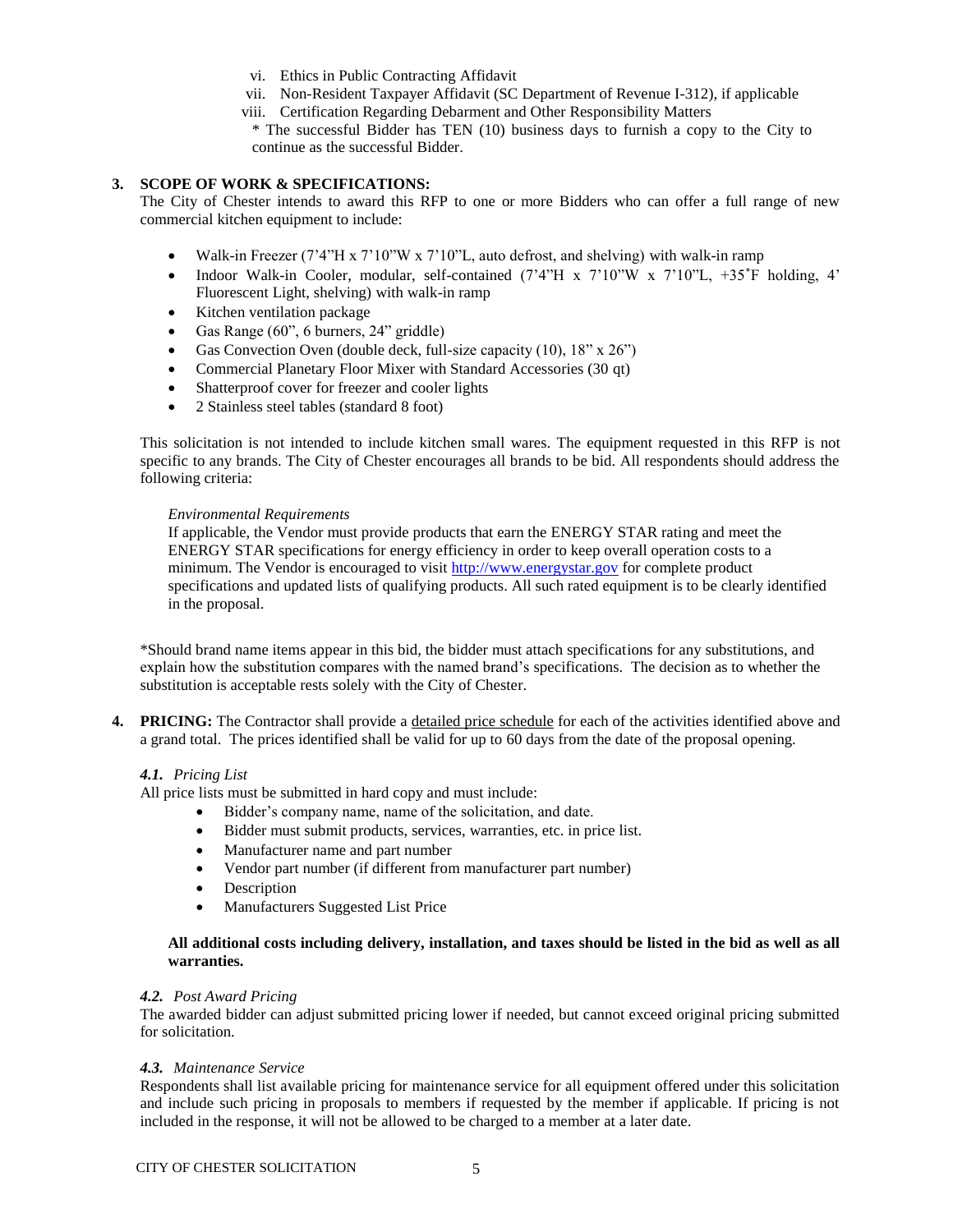#### **5. INSPECTION AND ACCEPTANCE:**

- **5.1.** All delivered materials shall be to the satisfaction of the City of Chester's designated representative in accordance with the specifications.
- **5.2.** Inspection of completed deliveries will be performed by the City of Chester's designated representative.
- **5.3.** Acceptance of completed work will be performed by the City of Chester Contracting Officer.

#### **6. DELIVERIES AND PERFORMANCE:**

a. The construction shall be completed within the time frame negotiated with the awarded Contractor.

b. The Contractor shall be excused from the performance time requirements if, during the progress of the work, delay is authorized in writing by the City of Chester, delay is caused by act or neglect of the City of Chester, or by authorized changes in the work, or by strikes, lockouts, fires, unusual delay in transportation, unavoidable casualties, or by causes completely beyond the Contractor's control. The time of completion shall be extended for such reasonable time as the City of Chester may decide. The City of Chester shall make the final decisions on the justifiability of the cause offered as a basis for extension of time. If there is no justification, the Contractor may be charged One Hundred Dollars (\$100.00) by the City of Chester for each day, which elapses beyond the term of the contract.

#### **7. EVALUATION & AWARD CRITERIA**

- **7.1.** An award will be made to a Responsive and Responsible Bidder with the lowest overall price, cost, and other factors considered, at the regularly scheduled City Council Meeting as stated on the Bid Submission Form. The City of Chester reserves the right to reject any and all proposals, or to choose a proposal for reasons other than low price, such as a local Bidder.
- **7.2.** Upon receipt by the City of Chester, the proposals shall become the property of the City of Chester, without compensation to the Bidder, for disposition or usage by the City of Chester at its discretion. The City of Chester shall have the sole discretion in evaluating the proposals of the Bidders. The particulars of any qualification statements will remain confidential until a contract is signed with the successful Bidder.

#### **8. CONTRACT ADMINISTRATION DATA: (No COTR for this Project)**

- **8.1.** The Contracting Officer's Technical Representative (COTR) is responsible for the technical administration of the contract and the technical liaison with the Contractor. The COTR is not authorized to change the scope of work or specifications in the contract, to make any commitments or otherwise obligate the City of Chester or authorize any changes which affect the contract price, delivery schedule, period of performance, or other terms and conditions of the contract.
- **8.2.** The COTR is responsible for monitoring progress and overall technical management of the work hereunder and shall be contacted regarding questions or problems of a technical nature. In no event, however, will any understanding or agreement, modification, change order, or other matter deviating from the terms of the contract between the Contractor and any person other than the Contracting Officer be effective or binding upon the City of Chester, unless a contract modification or letter of direction is executed by the Contracting Officer prior to completion of this contract.
- **8.3.** On all matters that pertain to contract terms, the Contractor shall contact the Contracting Officer. When, in the opinion of the Contractor, the COTR requests effort outside the existing scope of the contract, the Contractor will promptly notify the Contracting Officer. The Contractor under such request shall take no action unless and until the Contracting Officer has issued a letter of direction or a contract modification.

|          | Contracting City of Chester |
|----------|-----------------------------|
| Officer: | Susan Kovas, Chair          |
|          | c/o Kitchen Committee       |
|          | 100 West End St.            |
|          | Chester, SC 29706-1819      |
|          | Telephone: 803-581-2123     |
|          | Fax: 803-377-1116           |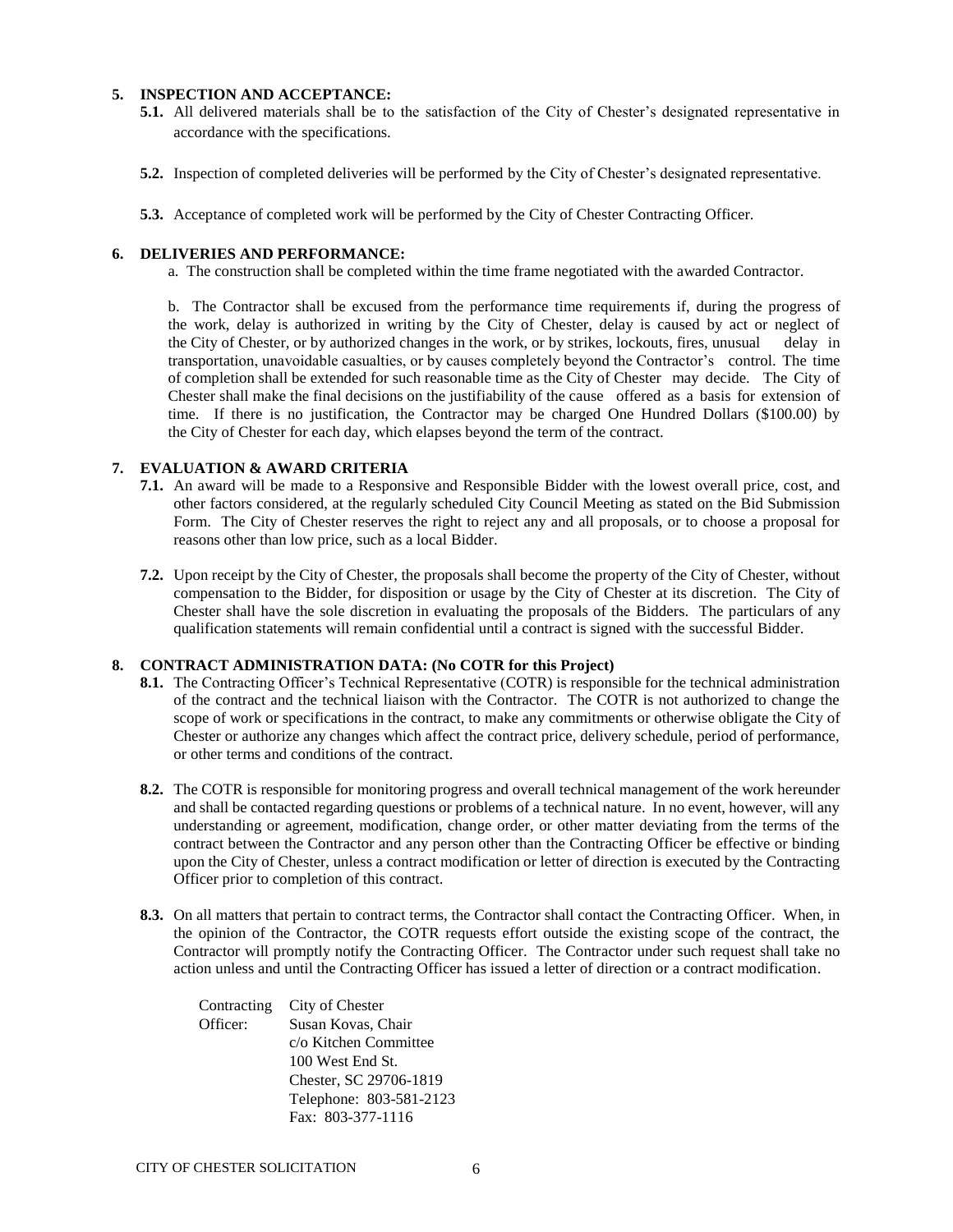- **9. BID BOND** a Bid Bond is not required with this bid.
- **10. PERFORMANCE BOND** a Performance Bond is not required with this bid.

#### **11. GENERAL TERMS AND CONDITIONS**

.

All bidders are responsible for adhering to the General Terms and Conditions as posted to the City of Chester website [\(http://chestersc.org/notices-base/rfps-rfqs/\)](http://chestersc.org/notices-base/rfps-rfqs/) These terms and conditions will remain on the website for public access and may be updated without notice.

.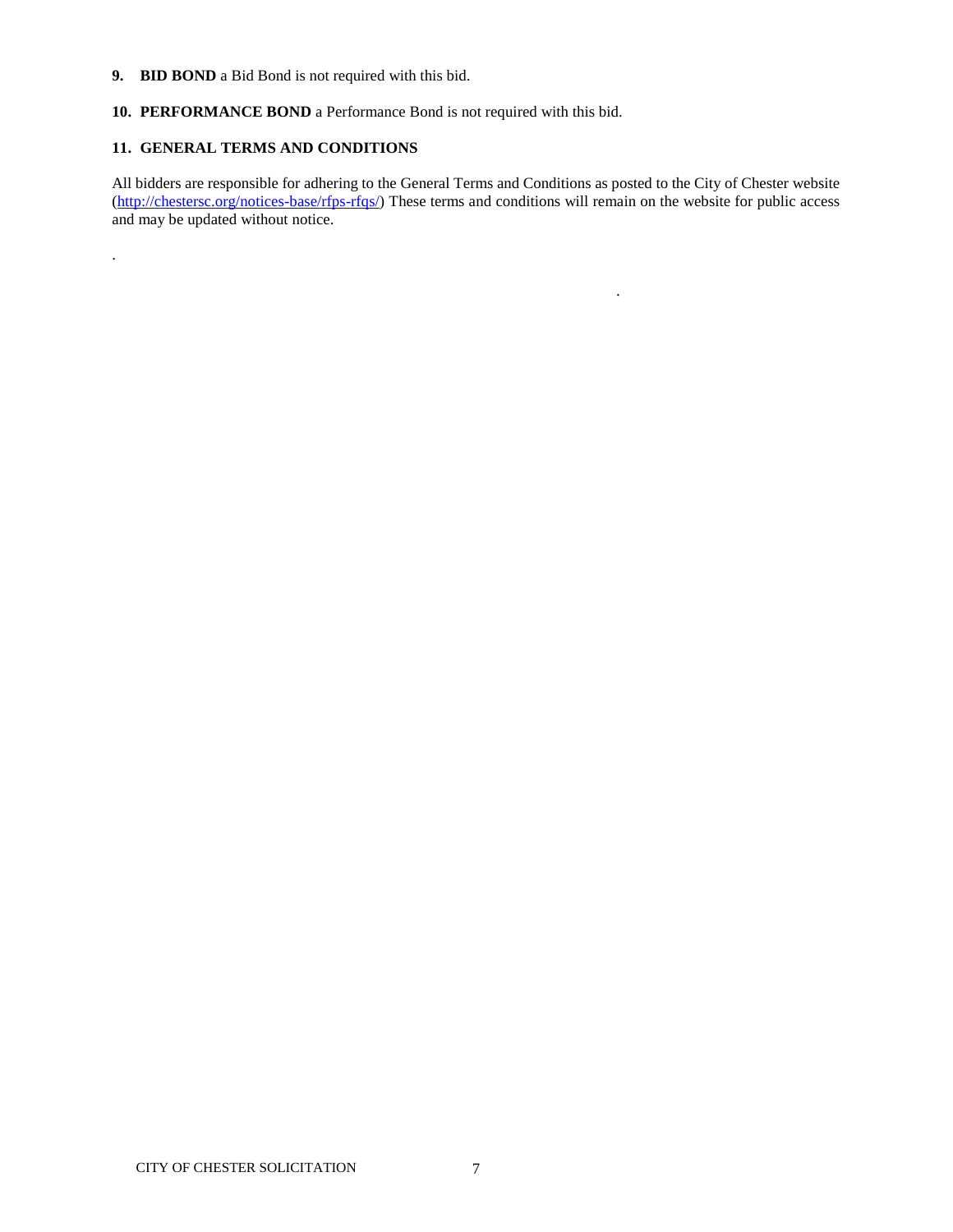#### **CERTIFICATION REGARDING DEBARMENT AND OTHER RESPONSIBILITY MATTERS**

(a)(1) By submitting an Offer, Bidder certifies, to the best of its knowledge and belief, that-

(i) Bidder and/or any of its Principals-

(A) Are not presently debarred, suspended, proposed for debarment, or declared ineligible for the award of contracts by any state or federal agency;

(B) Have not, within a three-year period preceding this offer, been convicted of or had a civil judgment rendered against them for: commission of fraud or a criminal offense in connection with obtaining, attempting to obtain, or performing a public (Federal, state, or local) contract or subcontract; violation of Federal or state antitrust statutes relating to the submission of offers; or commission of embezzlement, theft, forgery, bribery, falsification or destruction of records, making false statements, tax evasion, or receiving stolen property; and

(C) Are not presently indicted for, or otherwise criminally or civilly charged by a governmental entity with, commission of any of the offenses enumerated in paragraph  $(a)(1)(i)(B)$  of this provision.

(ii) Bidder has not, within a three-year period preceding this offer, had one or more contracts terminated for default by any public (Federal, state, or local) entity.

(2) "Principals," for the purposes of this certification, means officers; directors; owners; partners; and, persons having primary management or supervisory responsibilities within a business entity (e.g., general manager; plant manager; head of a subsidiary, division, or business segment, and similar positions).

(b) Bidder shall provide immediate written notice to the Procurement Officer if, at any time prior to contract award, Bidder learns that its certification was erroneous when submitted or has become erroneous by reason of changed circumstances.

(c) If Bidder is unable to certify the representations stated in paragraphs  $(a)(1)$ , Bidder must submit a written explanation regarding its inability to make the certification. The certification will be considered in connection with a review of the Bidder's responsibility. Failure of the Bidder to furnish additional information as requested by the Procurement Officer may render the Bidder not responsible.

(d) Nothing contained in the foregoing shall be construed to require establishment of a system of records in order to render, in good faith, the certification required by paragraph (a) of this provision. The knowledge and information of an Bidder is not required to exceed that which is normally possessed by a prudent person in the ordinary course of business dealings.

(e) The certification in paragraph (a) of this provision is a material representation of fact upon which reliance was placed when making award. If it is later determined that the Bidder knowingly or in bad faith rendered an erroneous certification, in addition to other remedies available to the State, the Procurement Officer may terminate the contract resulting from this solicitation for default.

\_\_\_\_\_\_\_\_\_\_\_\_\_\_\_\_\_\_\_\_\_\_\_\_\_\_\_\_\_ \_\_\_\_\_\_\_\_\_\_\_\_\_\_\_\_\_\_

Contractor Signature Date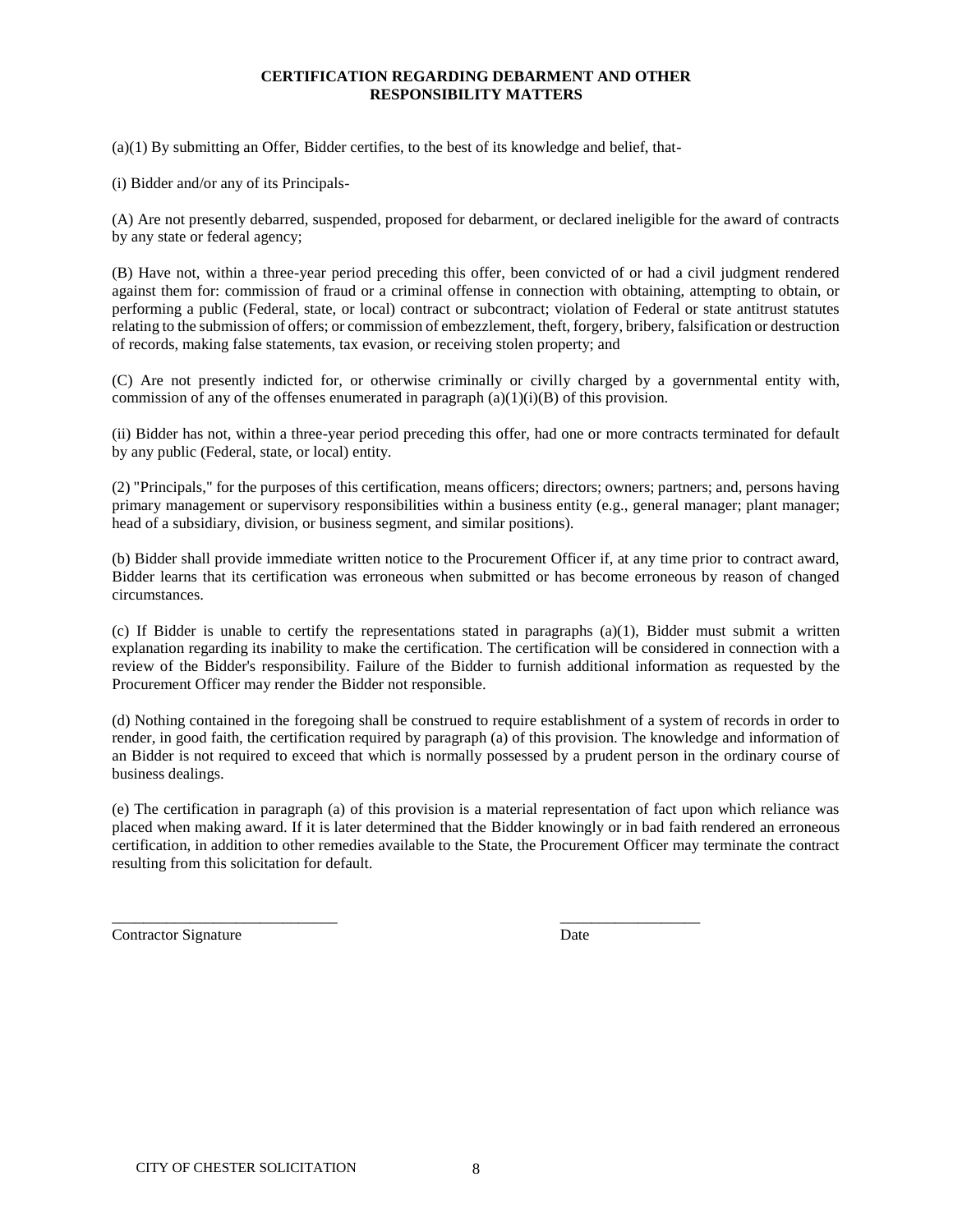### **ETHICS IN PUBLIC CONTRACTING AFFIDAVIT**

| <b>STATE OF</b>  |  |
|------------------|--|
|                  |  |
| <b>COUNTY OF</b> |  |

\_\_\_\_\_\_\_\_\_\_\_\_\_\_\_\_\_\_\_\_\_\_\_\_\_\_\_\_\_\_\_\_\_\_\_\_\_\_\_\_\_\_\_\_\_\_\_\_\_\_\_\_\_\_, being first duly sworn,

deposes and says that,

- 1) He is \_\_\_\_\_\_\_\_\_\_\_\_\_\_\_\_\_\_\_\_\_(title) of \_\_\_\_\_\_\_\_\_\_\_\_\_\_\_\_\_\_\_\_\_\_(company/business), the Bidder that has submitted the attached Bid;
- 2) He/She is legally qualified and capable of signing this affidavit and is authorized to do so by Bidder;
- 3) He/She is fully informed regarding the preparation and contents of the attached Bid and of all pertinent circumstances respecting such Bid;
- 4) Such Bid is genuine and is made without fraud;
- 5) Neither the said Bidder, nor any of its officers, partners, owners, agents, representatives, employees, or parties in interest has offered or received any kickbacks or inducements from any Bidder, suppliers, manufacturer, or subcontractor in connection with the offer, and they have not conferred on any public employee, public member, or public official having official responsibility for this procurement or transaction, any payment, loan, subscription, advance, deposit of money, services, or anything of value as defined in Section 8-13-100 of the South Carolina Code of Laws; and
- 6) Furthermore, neither the Bidder, nor any of its officers, partners, owners, agents, representatives, employees or parties in interest has any relationship with the City, another person, or organization that interferes with fair competition or that constitutes a conflict of interest with respect to a contract with the City.

Signed\_\_\_\_\_\_\_\_\_\_\_\_\_\_\_\_\_\_\_\_\_\_\_\_\_\_

Title\_\_\_\_\_\_\_\_\_\_\_\_\_\_\_\_\_\_\_\_\_\_\_\_\_\_\_\_

Subscribed and sworn to before me This day of \_\_\_\_\_\_\_\_, 2017.

\_\_\_\_\_\_\_\_\_\_\_\_\_\_\_\_\_\_\_\_\_\_\_\_\_\_\_\_\_\_\_\_\_\_\_ (title) My commission expires\_\_\_\_\_\_\_\_\_\_\_\_\_\_\_

\_\_\_\_\_\_\_\_\_\_\_\_\_\_\_\_\_\_\_\_\_\_\_\_\_\_\_\_\_\_\_\_\_\_\_